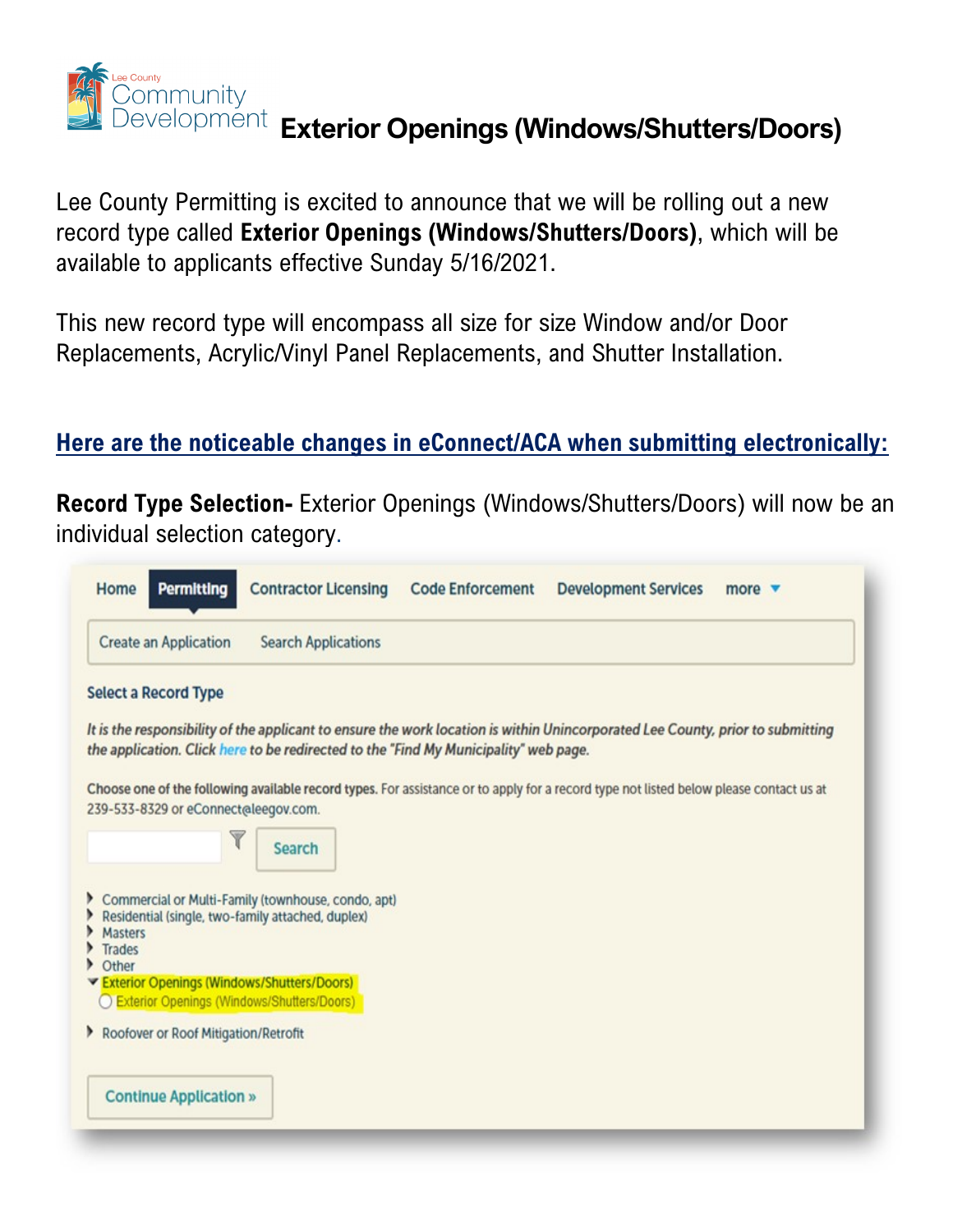

## **Exterior Openings (Windows/Shutters/Doors)**<br>Development Exterior Openings (Windows/Shutters/Doors)

**Attachments page in ACA:** This page will now explain, in detail, all of the potential Required Documents and Engineered Plans.

| <b>Exterior Openings (Windows/Shutters/Doors)</b>                                                                  |               |             |                                                                                                                                                                                                                                                                    |                                                                                                                                                                                                                                                                                                                                                                                          |                                                                                                                                                  |
|--------------------------------------------------------------------------------------------------------------------|---------------|-------------|--------------------------------------------------------------------------------------------------------------------------------------------------------------------------------------------------------------------------------------------------------------------|------------------------------------------------------------------------------------------------------------------------------------------------------------------------------------------------------------------------------------------------------------------------------------------------------------------------------------------------------------------------------------------|--------------------------------------------------------------------------------------------------------------------------------------------------|
| 1 Submittal                                                                                                        | 2 Attachments |             | 3 Review                                                                                                                                                                                                                                                           | 4 Pay Fees                                                                                                                                                                                                                                                                                                                                                                               | 5 Record Issuance                                                                                                                                |
| <b>Step 2: Attachments &gt; Required Documents</b><br><b>Attachments</b>                                           |               |             |                                                                                                                                                                                                                                                                    |                                                                                                                                                                                                                                                                                                                                                                                          | * indicates a required field.                                                                                                                    |
| <b>Required Documents:</b><br>shown/labeled.<br><b>Additional Documents:</b><br>٠<br>٠<br><b>Engineered Plans:</b> |               |             | Please view the Floor Plan Layout Example for information regarding how to number the Affected Openings.<br>• Notice of Commencement-Required if the job value is greater than \$2500.<br>Custom Windows System Letter-Required if replacing Acrylic/Vinyl panels. | Owner Builder Disclosure Statement-Required if the Owner Builder is applying for the permit and completing the work.<br>» HOA/Condo Approval Letter- Required if the work is being completed on a Multi-Family home or Condo/Townhouse with 3+ units.<br>If providing Individual Engineering or Individual Calculations, please upload site specific, digitally signed and sealed plans. | Floor Plan-Required for all Exterior Openings permit submittals. All affected openings must be numbered and the means of escape (Egress) must be |
| The maximum file size allowed, per batch of files, is 70MB.                                                        |               |             |                                                                                                                                                                                                                                                                    | html;htm;mht;mhtml;exe;com;js;vb;bat;aspx;sql;cgi;php;perl;avi;mp4;css;mid;midi are disallowed file types to upload.                                                                                                                                                                                                                                                                     |                                                                                                                                                  |
| Name                                                                                                               | <b>Type</b>   | <b>Size</b> | <b>Latest Update</b>                                                                                                                                                                                                                                               | <b>Action</b>                                                                                                                                                                                                                                                                                                                                                                            |                                                                                                                                                  |
| No records found.                                                                                                  |               |             |                                                                                                                                                                                                                                                                    |                                                                                                                                                                                                                                                                                                                                                                                          |                                                                                                                                                  |
| <b>Add</b><br>Continue Application »                                                                               |               |             |                                                                                                                                                                                                                                                                    |                                                                                                                                                                                                                                                                                                                                                                                          | <b>Save and resume later</b>                                                                                                                     |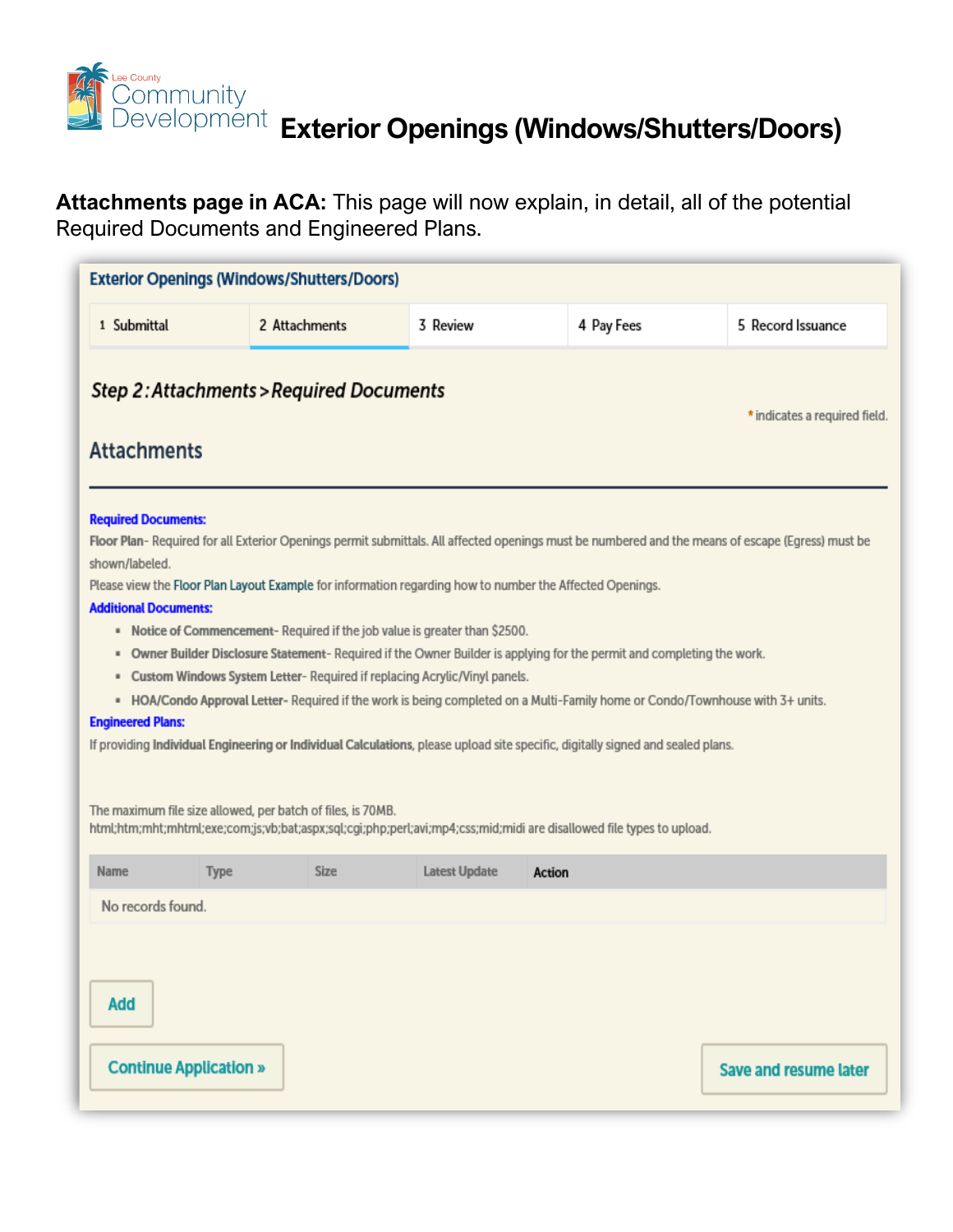

# **Exterior Openings (Windows/Shutters/Doors)**<br>Development Exterior Openings (Windows/Shutters/Doors)

**Application Information Custom Fields-** Sections will now be separated by each different opening type. Selections are to be made based on the scope of work.

| Note: Select all options that apply to your scope of work and complete all required (*) fields. |                                                                                                                                                     |  |  |
|-------------------------------------------------------------------------------------------------|-----------------------------------------------------------------------------------------------------------------------------------------------------|--|--|
| <b>GENERAL INFORMATION</b>                                                                      |                                                                                                                                                     |  |  |
| * Type of Use:                                                                                  | * Private Provider Plan Review?:                                                                                                                    |  |  |
| --Select--<br>▼                                                                                 | ◯ Yes ◯ No                                                                                                                                          |  |  |
| * Estimated Construction Value:                                                                 | * Private Provider Inspections?:<br>◯ Yes ◯ No                                                                                                      |  |  |
| <b>WINDOW/DOOR REPLACEMENT</b>                                                                  |                                                                                                                                                     |  |  |
| Window Replacement (Size for Size):                                                             | Door Replacement (Size for Size):                                                                                                                   |  |  |
|                                                                                                 |                                                                                                                                                     |  |  |
| Number of Affected Openings (Windows):                                                          | Number of Affected Openings (Door):                                                                                                                 |  |  |
| <b>SHUTTER INSTALL</b>                                                                          |                                                                                                                                                     |  |  |
| Shutters:                                                                                       | <b>Electric Required:</b>                                                                                                                           |  |  |
|                                                                                                 | ○ Yes ○ No                                                                                                                                          |  |  |
| Number of Affected Openings (Shutter):                                                          |                                                                                                                                                     |  |  |
| <b>ACRYLIC/VINYL WINDOWS</b><br>replaced size for size.                                         | Note: Acrylic/Vinyl Window Replacement is typically associated with Mobile Homes and Vinyl Rooms with existing Acrylic/Vinyl panels, that are being |  |  |
| Acrylic/Vinyl Window Replacement (Size for Size):                                               |                                                                                                                                                     |  |  |
| Number of Affected Openings (Acrylic/Vinyl):                                                    |                                                                                                                                                     |  |  |
| <b>ADDITIONAL INFO</b>                                                                          |                                                                                                                                                     |  |  |
| Engineering:                                                                                    |                                                                                                                                                     |  |  |
| --Select--                                                                                      |                                                                                                                                                     |  |  |